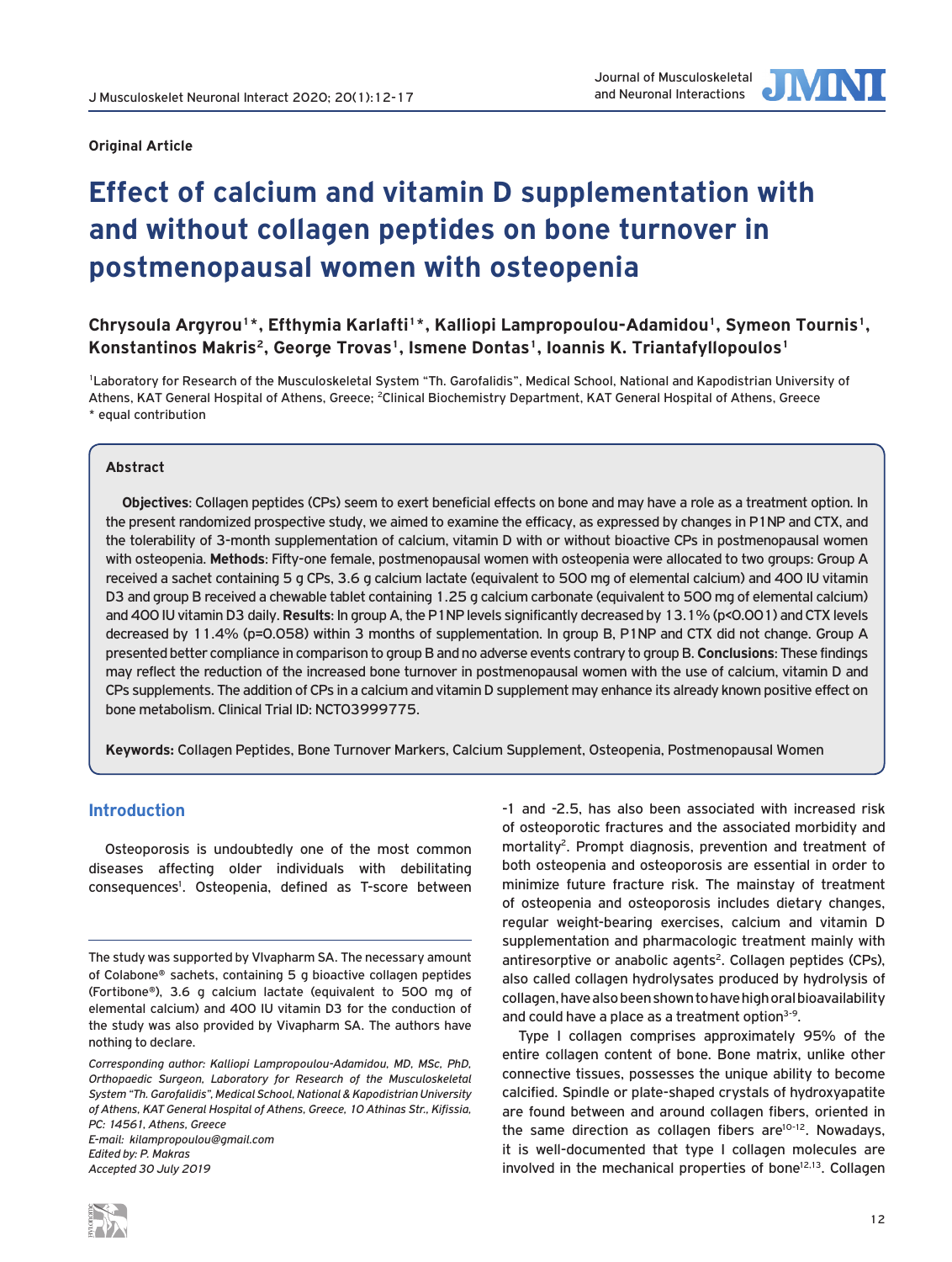peptide compounds seem to exert their beneficial effect on bone by affecting bone remodeling and mineralization of the bone matrix, promoting the proliferation and differentiation of pre-osteoblasts while reducing the maturation of osteoclasts<sup>14-16</sup>. Several preclinical studies performed in mice and rats support this notion and also suggested that orally administrated CPs increased bone mineral density (BMD), as well as the compositional and the biodynamic characteristics of vertebrae<sup>17-19</sup>. Human studies in postmenopausal women have also yielded positive results with increased BMD and blood biomarkers after 6 months and 1 year of oral administration<sup>6,7</sup>.

In the present randomized prospective study, we aimed to examine and compare the efficacy, as represented by the changes in bone biomarkers procollagen type I N-terminal propeptide (P1NP) and C-terminal telopeptide of collagen I (CTX), and tolerability of 3-month supplementation of calcium, vitamin D with and without bioactive CPs in postmenopausal women with osteopenia.

# **Materials and methods**

The study protocol was approved by the ethic committee of the KAT General Hospital of Athens and written informed consent was obtained from all participants. The study is registered at ClinicalTrials.gov (NCT03999775). Subjects could withdraw from the study at any time, either by their personal decision or at the discretion of the investigator; withdrawn subjects were not replaced.

Female, postmenopausal women with T-score in the osteopenic range (-1.0 >T-score >-2.5) at either the lumbar spine (LS) or femur as measured by dual energy X-ray absorptiometry (DXA), were included in our study. Patients with T-score in the osteoporotic range (T-score <-2.5) at any site, patients receiving supplements of calcium and/or vitamin D at that time or during the last year, or medications known to positively or negatively affect bone turnover or BMD at that time or during the last 3 years (e.g. antiresorptive agents, oestrogens, systemic corticosteroids), or having a known secondary cause of osteoporosis (e.g. alcohol abuse, thyrotoxicosis etc) were excluded from the study. Patients who did not attend to their follow-up appointment and consequently had only the baseline measurements were also excluded from the analysis.

On the basis of these criteria, 51 postmenopausal women were recruited after carrying measurements of BMD at the LS and the femur using DXA. All participants were assessed at baseline, provided information on their demographics and medical history and they completed a brief questionnaire assessing their dietary calcium intake. The subjects received the study's supplementation and instructions at baseline and the follow-up visit was scheduled. Participants were reviewed after 3 months, when they were asked about their selfreported compliance and persistence, any health issues or side effects experienced and other medications. Compliance was also estimated, at the follow-up appointment, when the

supplement or a prescription was given to the patients and they were asked if they had any remnant of the supplement. Patients were classified as non-compliant with 0-49% drug intake, partially compliant with 50-74% drug intake and compliant with 75-100% drug intake. A gentle reminder was also performed for the continuous receipt of the medicine.

Participants were randomized into two groups. Group A consisted of 24 subjects who received a sachet containing 5 g bioactive collagen peptides (Fortibone®), 3.6 g calcium lactate (equivalent to 500 mg of elemental calcium) and 400 IU vitamin D3 (Colabone®, Vivapharm SA) per day, provided by us. Group B (control) consisted of 27 subjects who received a chewable tablet containing 1.25 g calcium carbonate (equivalent to 500 mg of elemental calcium) and 400 IU vitamin D3 per day, which is one of the commonest supplement combinations given in everyday clinical practice, prescribed from us.

The primary endpoint of the study was the change of P1NP and CTX levels following the 3-month calcium, vitamin D and CPs supplementation. The secondary endpoints were the comparison of %-changes of P1NP and CTX levels between the group of calcium, vitamin D and CPs and the group of calcium and vitamin D supplementation, the comparison of adverse effects (tolerability), and/or the adherence to treatment between the two groups.

#### *Biochemical measurements*

All blood samples were collected at baseline and after 3 months after overnight fasting for the measurement of common biochemical blood exams to exclude secondary causes of osteoporosis and more specific blood exams including total calcium, intact-parathyroid hormone (iPTH), 25-hydroxyvitamin D [25(OH)D], N-MID-osteocalcin (N-MID-OC), total procollagen type I N-terminal propeptide (total-P1NP) and C-terminal telopeptide of collagen I (β-CTX). All samples were centrifuged within one hour from collection (at 3000 rpm for 10 min), aliquoted and stored at -80°C until tested.

Total serum calcium levels were measured with a colorimetric assay on Architect-8000 Chemistry analyzer (Abbott, Chicago, Il, USA). The measurement range of this assay is 2.0-24.0 mg/dL (or 0.50-6.00 mmol/L) the total analytical imprecision of this assay in our laboratory is <1.0%.

Serum iPTH levels were measured by a second-generation electrochemiluminescence immunoassay (ECLIA) on Cobas e411 automated analyzer (Roche Diagnostics GmbH, Mannheim, Germany) according to the manufacturer's instructions. The measurement range of this assay is 1.20- 5000 pg/mL or 0.127-530 pmol/L. The total analytical imprecision of this assays in our laboratory is <4.0%.

Serum levels of total-P1NP (reference range 16.27-73.87 ng/mL) were determined with an ECLIA immunoassay on Cobas e411. This method measures the total-P1NP. The measurement range of this assay is 5-1200 ng/mL. The total analytical imprecision of this assays in our laboratory is <4.5%.

Serum levels of the β-CTX (reference range <1.008 ng/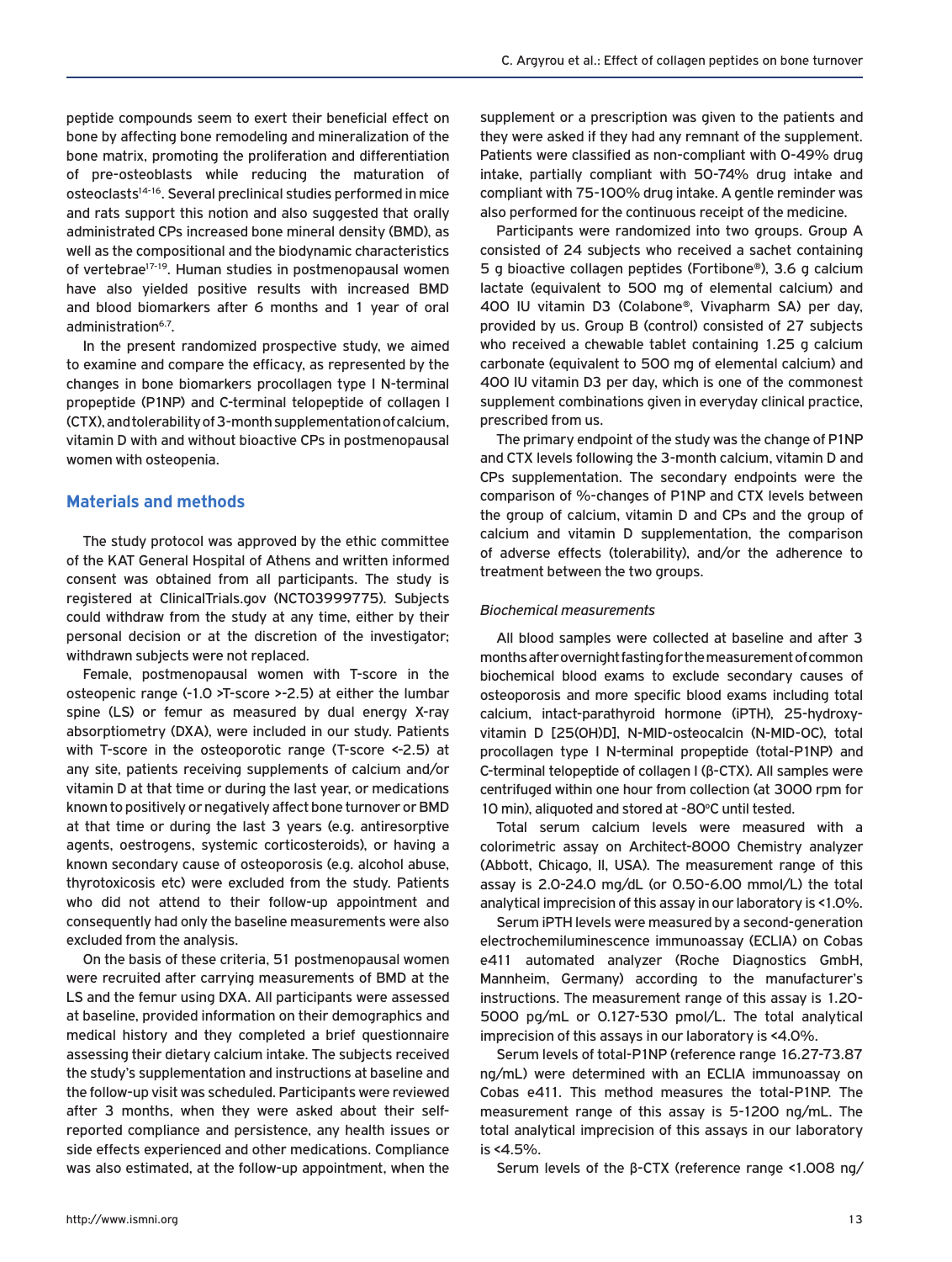**Table 1.** Demographics and baseline characteristics of the two groups.

|                                                                                                                              | Group A $(n=21)$  | Group B (n=22)    | p-value |  |  |
|------------------------------------------------------------------------------------------------------------------------------|-------------------|-------------------|---------|--|--|
| Age (years)                                                                                                                  | $62.1 \pm 6.3$    | $62 \pm 7.6$      | 0.964   |  |  |
| BMI ( $kg/cm2$ )                                                                                                             | $26.8 \pm 5.1$    | $26.5 \pm 4.6$    | 0.842   |  |  |
| Dietary calcium intake (mg/day)                                                                                              | $799 \pm 427$     | $671 \pm 358$     | 0.3     |  |  |
| Calcium (mmol/L)                                                                                                             | $2.35 \pm 0.08$   | $2.39 \pm 0.12$   | 0.289   |  |  |
| 25(OH)vitD3 (nmol/L)                                                                                                         | $66.55 \pm 24.07$ | $73.05 \pm 27.17$ | 0.412   |  |  |
| PTH (pmol/L)                                                                                                                 | $5.67 \pm 1.54$   | $5.57 \pm 1.76$   | 0.849   |  |  |
| OC(nq/mL)                                                                                                                    | $24.9 \pm 7.1$    | $26.4 \pm 9.3$    | 0.578   |  |  |
| LS BMD $(q/cm2)$                                                                                                             | $1.024 \pm 0.083$ | $0.986 \pm 0.057$ | 0.094   |  |  |
| <b>LS T-score</b>                                                                                                            | $-1.28 \pm 0.757$ | $-1.61 \pm 0.485$ | 0.084   |  |  |
| TH BMD $(q/cm2)$                                                                                                             | $0.833 \pm 0.081$ | $0.824 \pm 0.059$ | 0.678   |  |  |
| <b>TH T-score</b>                                                                                                            | $-1.4 \pm 0.679$  | $-1.4 \pm 0.494$  | 0.767   |  |  |
| BMI, body mass index; PTH, parathyroid hormone; OC, osteocalcin; LS, lumbar spine; TH, total hip; BMD, bone mineral density. |                   |                   |         |  |  |

**Table 2.** Mean values of bone turnover markers of the two groups at baseline and 3 months of supplementation and comparisons between and within the groups.

|                                                                                                                        | <b>Group A</b>   | <b>Group B</b>  | <b>Between groups</b><br>p-value |  |  |
|------------------------------------------------------------------------------------------------------------------------|------------------|-----------------|----------------------------------|--|--|
| P1NP baseline (mean $\pm$ SD)                                                                                          | $60.2 \pm 15.6$  | $59.1 \pm 25.2$ | 0.201                            |  |  |
| P1NP at 3 months (mean $\pm$ SD)                                                                                       | $52 \pm 15.1$    | $57.1 \pm 24.1$ | 0.981                            |  |  |
| Within group p-value                                                                                                   | < 0.001          | 0.210           |                                  |  |  |
| P1NP % change from baseline to $3rd$ month (mean $\pm$ SD)                                                             | $-13.1 \pm 12.3$ | $-2.1 \pm 12.6$ | 0.011                            |  |  |
| $CTX$ baseline (mean $\pm$ SD)                                                                                         | $384 \pm 107$    | $418 \pm 189$   | 0.773                            |  |  |
| CTX at 3 months (mean $\pm$ SD)                                                                                        | $333 \pm 112$    | $421 \pm 210$   | 0.382                            |  |  |
| Within group p-value                                                                                                   | 0.058            | 0.922           |                                  |  |  |
| CTX % change from baseline to $3rd$ month (mean $\pm$ SD)                                                              | $-11.4 \pm 24$   | $3.5 \pm 29.9$  | 0.079                            |  |  |
| P1NP, procollagen type IN-terminal propeptide; CTX, C-terminal telopeptide of collagen I. P1NP in ng/ml, CTX in pg/ml. |                  |                 |                                  |  |  |

mL) were determined with an ECLIA immunoassay on Cobas e411. The measurement range of this assay is 0.010-6.00 ng/mL or 10-6000 ng/L. The total analytical imprecision of this assays in our laboratory is <3.5%.

Serum levels of total 25(OH)D levels were determined with an ECLIA immunoassay on Cobas e411. The measurement range of this assay is 3-70 ng/mL or 7.5-175 nmol/L. The total analytical imprecision of this assays in our laboratory is <4.7%.

Serum levels of N-MID-OC were determined with an ECLIA immunoassay on Cobas e411. This assay detects both the N-MID fragment as well as the intact molecule of OC. The measurement range of this assay is 0.5-300 ng/mL. The total analytical imprecision of this assay in our lab is <3.5%.

#### *Statistical analysis*

Intention-to-treat (ITT) analysis was performed. The Pearson's chi-square test was used to evaluate differences between categorical values, the Mann-Whitney U test to evaluate differences between continuous and ordinal data of the two groups, and the Wilcoxon signed-rank test to evaluate differences between the not normally distributed P1NP and CTX levels within the groups. All the continuous data were presented as mean  $\pm$  standard deviation (SD) for the homogeneity of the presentation. All the statistical tests were performed using SPSS 20 statistical software (SPSS Inc, Chicago, IL). A value of p<0.05 was selected to indicate statistical significance.

# **Results**

After 3 months, 21 patients of group A and 22 patients of group B were analysed. Demographics and baseline characteristics were comparable between the two groups (Table 1). All the patients had creatinine levels within the normal range, with a mean glomerular filtration rate by the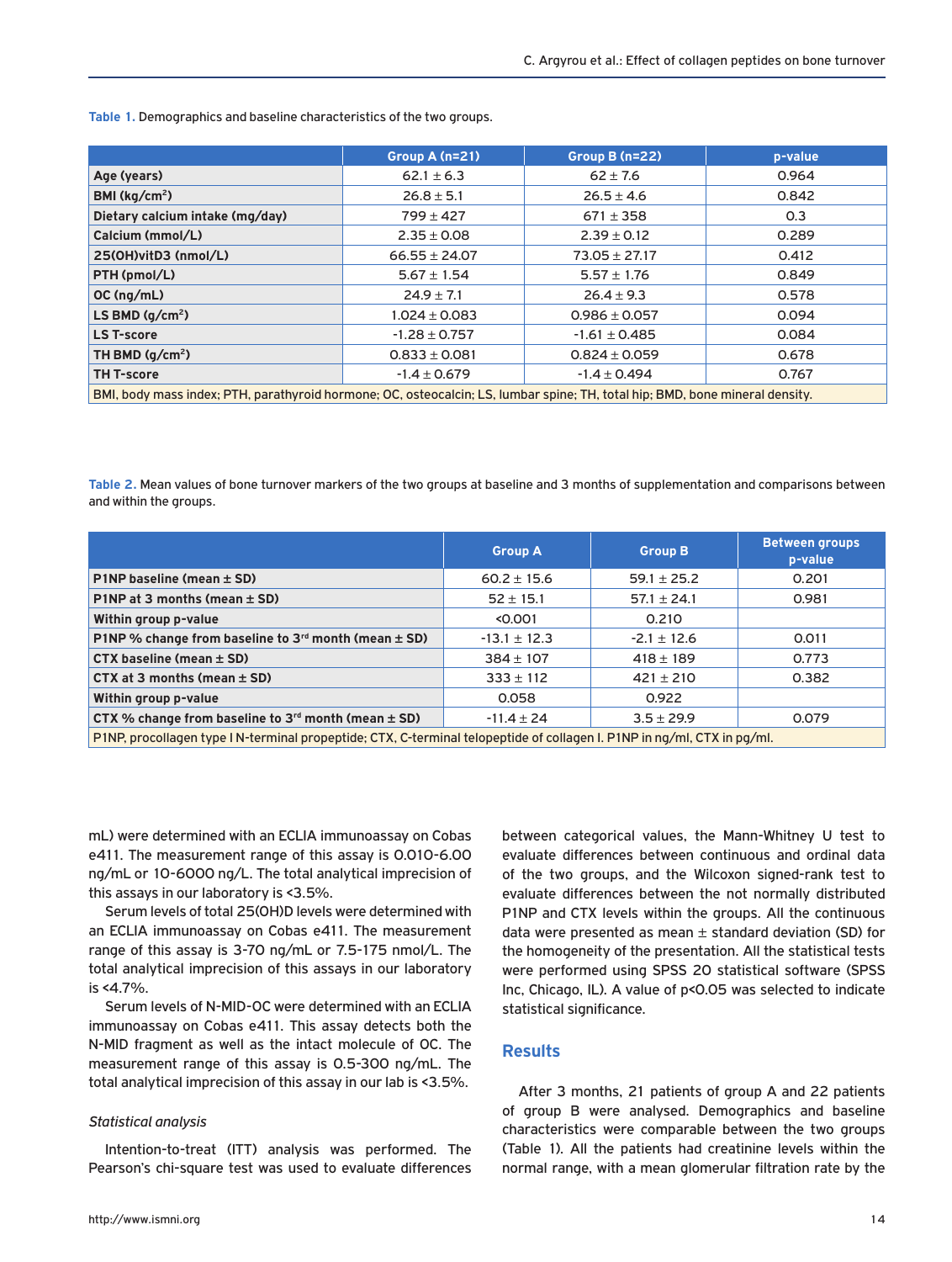MDRD Equation 83  $\pm$  16.7 mL/min/1.73m<sup>2</sup>. One patient of group A withdrew her consent because of unrelated illness (she was diagnosed with fibromyalgia). Two patients of group B withdrew their consent because of unrelated illness (the one was diagnosed with breast cancer and the second with ankylosing spondylitis), and one patient because she had attributed biliary colic to the supplement. Furthermore, 2 patients from group A and 2 from group B did not attend the scheduled follow-up.

Ιn group A, P1NP levels significantly decreased by 13.1% (p<0.001) and CTX levels decreased by 11.4% (p=0.058) within 3 months of supplementation while in group B, P1NP levels decreased by 2.1 % and CTX levels increased by 3.5% (both p>0.05). Post-hoc power analysis indicated that our study had 64% and 53% power of demonstrating a decrease of 8 ng/ml and 50 pg/ml, for P1NP and CTX, respectively. The % decrease of P1NP was significantly lower in group A as compared with group B (-13.1  $\pm$  12.3 % vs. -2.1  $\pm$  12.6 %, p=0.011), while % change of CTX tended to be lower, albeit not significantly, in group A as compared with group B (-11.4  $\pm$  24 % vs. 3.5  $\pm$  29.9%, p=0.079). Post-hoc power analysis indicated that our study had 81% power of demonstrating a between groups difference of >10% in % change from baseline for P1NP (Table 2).

In group A, all patients (100%) were compliant to the supplement. In group B, 17 patients (77%) were compliant, 2 (9%) partially compliant, while 3 (14%) were noncompliant (p=0.027). There were no reported serious adverse events. Three patients (14%) reported minor adverse events (constipation, indigestion and biliary colic) in group B (p=0.083). The first patient remained in group B with a change to a similar supplement, the second patient was allocated to group A because she declined to change her supplement to a similar one as she had the same experience in the past, and the patient who attributed the biliary colic to the initiation of the supplement withdrew her consent.

# **Discussion**

As part of osteopenia prevention and treatment, the use of supplemental calcium and vitamin D therapy has been shown to suppress bone turnover, increase bone mass, and even decrease fracture incidence<sup>20-22</sup>. Interestingly, even in young adults, calcium and vitamin D supplementation improves bone health<sup>23</sup>. The favorable effects of calcium and vitamin D supplements on blood biomarkers have been demonstrated by several studies<sup>24-26</sup>. Our results were consistent with these studies. Rajatanavin et al found a significant decrease of P1NP by 22.7% and of CTX by 32.5% after 1 year of 500 mg calcium supplementation<sup>24</sup>. Kruger et al presented a decrease of P1NP by 18% and of CTX by 28% after 3 months of fortified milk containing 900 mg calcium and 6.4 μg vitamin D<sup>25</sup> and Aloia et al found decrease of P1NP by 7.2% and of CTX by 6.3% at 15 weeks of supplementation with 1200 mg calcium and 100 μg vitamin D<sup>26</sup>.

Despite the extensive research on calcium and vitamin D

supplementation, only a few clinical studies have evaluated the efficacy of CPs so far. In the randomized, double-blind placebo-controlled study, conducted by Elam et al, it was shown that after a 6-month administration of calcium, vitamin D and calcium-collagen chelate dietary supplement in osteopenic postmenopausal women, biomarkers of bone turnover were improved. Specifically, TRAP5b (tartrateresistant acid phosphatase isoform-5b) and sclerostin were reduced and the bone specific alkaline phosphatase/ TRAP5b ratio was increased<sup>7</sup>. Significant increase of BMD was also observed with smaller corresponding changes of bone biomarkers in their 3-month preliminary study, which is closer to the timeframe of the present study<sup>27</sup>. Recently, another randomized, double-blinded, placebo-controlled study performed by König et al also yielded similar results<sup>6</sup>. This study evaluated the effects of CPs compared to placebo (receiving maltodextrin) on BMD and biomarkers after 1 year. The biomarkers used were P1NP and CTX showing a significant increase in P1NP by 11.6% in CPs group compared to placebo and a significant increase in CTX by 17.6% in placebo group compared to CPs group. However, unlike Elam's et al.<sup>7,27</sup> and the present study, calcium or vitamin D was not provided in either group albeit encouraged according to patients' needs.

On the other hand, no significant effect of dietary supplementation with CPs on biochemical bone markers was proved by Cuneo et al over a period of 6 months $^{28}$ . They conducted a randomized double-blind clinical assay in postmenopausal osteopenic women. A comparison of levels of bone markers (CTX, osteocalcin and bone specific alkaline phosphatase) between collagen hydrolysates and placebo group demonstrated no differences. However, the authors highlighted that the majority of the patients exhibited poor calcium intake and increased body weight, parameters that may have influenced their results<sup>28</sup>. In this study collagen hydrolysates supplement was used without calcium and vitamin D supplementation, as in the study of König et al.<sup>6</sup>. This fact could be the reason why we cannot compare our study's results with these of the above studies.

In the present study, in comparisons within the groups, there was a statistically significant decrease of P1NP by 13.1% and a trend of decrease of CTX levels by 11.4% within 3 months of calcium, vitamin D and bioactive CPs supplementation, but there was no significant change of these bone biomarkers within 3 months of calcium and vitamin D without CPs supplementation in osteopenic postmenopausal women. In comparisons between the groups, the supplementation of calcium, vitamin D and bioactive CPs for 3 months had a statistically significant decrease of P1NP levels in comparison with the change observed with the supplementation of calcium, vitamin D without bioactive CPs. Respectively, the supplementation of calcium, vitamin D and bioactive CPs for 3 months showed a trend of decrease of CTX levels in comparison with the change observed with the supplementation of calcium, vitamin D without bioactive CPs. The decrease of P1NP and CTX after CPs supplementation was in line with previous experimental studies<sup>14,15</sup> and may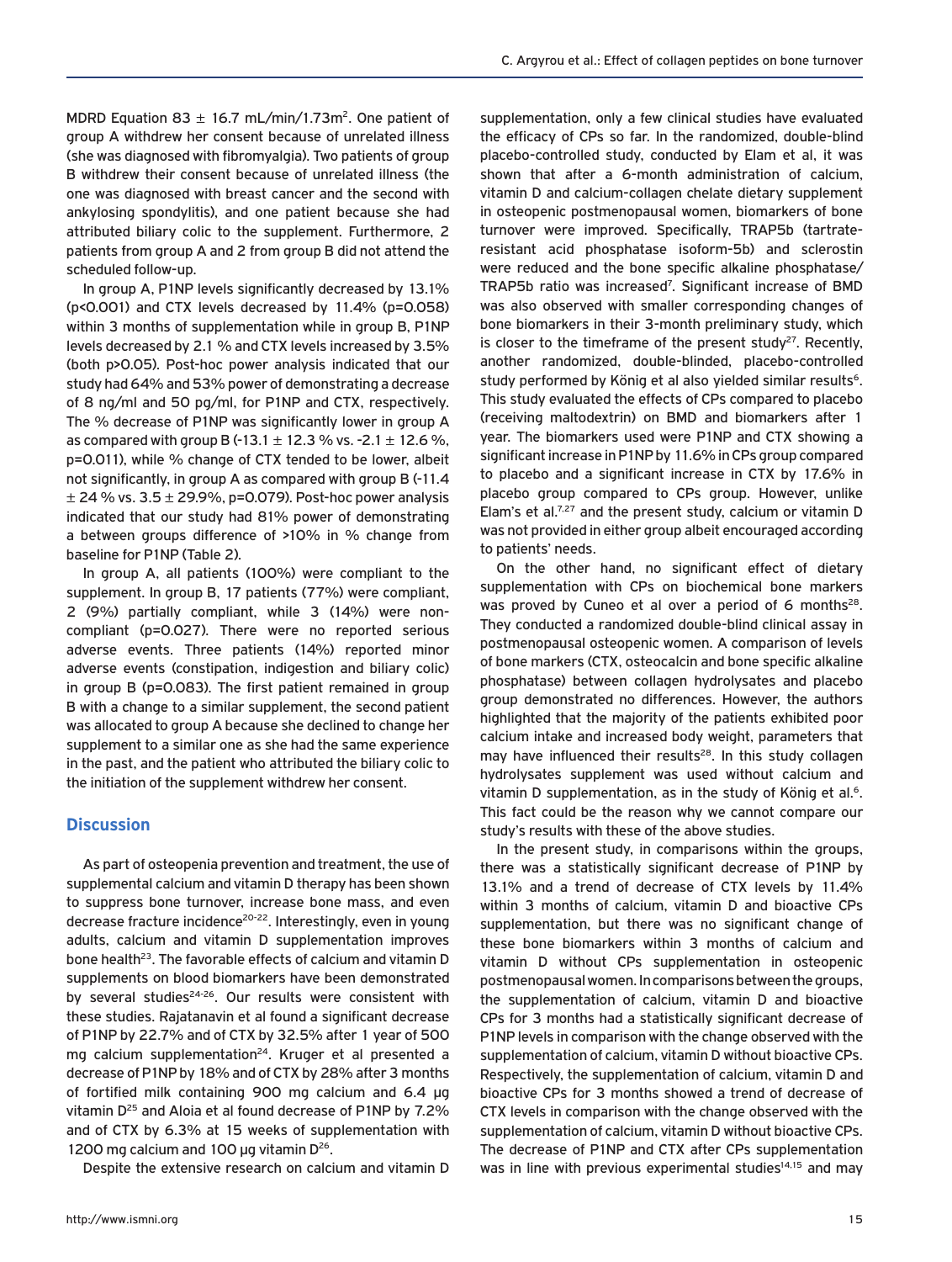reflect the reduction of the already increased bone turnover in postmenopausal women<sup>15</sup>. However, this study did not achieve to show any positive effect on bone biomarkers of calcium and vitamin D supplementation as similar clinical studies did<sup>24-26</sup>. Thus, we could conclude that the addition of CPs in a calcium and vitamin D supplement may enhance its already known positive effect on bone metabolism.

As already mentioned, CPs are products of collagen hydrolysis with high oral bioavailability<sup>4,5</sup>. To better document the bioavailability of hydroxyprolyl-glycine (Hyp-Gly), Sugihara et al quantified the ratio of Hyp-Gly and prolyl-hydroxyproline (Pro-Hyp) in the peripheral blood after oral administration, which was found to be increased<sup>29</sup>. The results were in accord with those of Shigemura et al, which showed that serum hydroxyproline peptide levels, especially hydroxyproline-glycine, increased in a dosedependent manner and reached their peak after an hour of oral administration of collagen hydrolysates<sup>3</sup>.

The mechanism leading to the beneficial effects of CPs remain unclear. Kim et al observed that collagen hydrolysate enhanced osteoblastic differentiation in human cells via the expression of the COL1A1 gene and involved the ERK/ MAPK signaling pathway<sup>15</sup>. Moreover, Liu J et al. used MC3T3-E1 pre-osteoblasts and concluded that bovine CPs increased osteoblast proliferation, and played valuable role in osteoblast differentiation and mineralization of the bone matrix<sup>30</sup>. However, our results and previous experimental studies measuring P1NP as a biomarker of bone formation presented reduction of P1NP<sup>14,15</sup> similarly with that observed with the use of calcium and vitamin  $D^{24-26}$ .

A limitation of this study may be considered the small number of patients and thus of moderate power to detect significant effects. Nonetheless, to our knowledge there are only three published studies examining the effect of CPs supplementation on bone metabolism and this is the first study that shows positive effects on the two reference markers of bone turnover, CTX and P1NP<sup>31</sup>. Another limitation could be the fact that although the decrease of PINP was statistically significant, it did not exceed the least significant change of 30- 40% to prove a therapeutic effect<sup>28</sup>. However, this change of P1NP with the use of calcium and vitamin D with or without CP supplements was expected $31$  and was in accordance with the relative clinical studies<sup>24-26</sup>. Furthermore, the different form of calcium provided in the two study groups may lead to the difference in the minor adverse events (14% vs 0%) with the calcium lactate being better tolerated than the calcium carbonate<sup>32</sup>. However, we decided to approach the everyday clinical practice and compare supplements that already exist in the market. A third limitation is related to the compliance of the patients. The supplement with CPs was provided by the investigators directly to the patients without additional cost, whereas the supplement of calcium, vitamin D without CPs was prescribed and then the patient had to purchase it from the pharmacy.

The present study shows the decrease of P1NP and CTX levels within 3 months of supplementation of calcium, vitamin D with bioactive CPs and no alteration of bone markers after supplementation of calcium, vitamin D without CPs for the same period in osteopenic postmenopausal women. This finding may reflect the decrease of bone turnover with the use of calcium, vitamin D and CPs supplements and that the addition of CPs in a calcium and vitamin D supplement may enhance its already known positive effect on bone metabolism. Nevertheless, the elucidation of the appropriate dosage and the effects of the long-term treatment that is usually required in the setting of osteopenia and osteoporosis are of utmost importance and should be addressed in future studies.

#### *Acknowledgements*

*The study was supported by Vivapharm SA. The necessary amount of Colabone® sachets, containing 5 g bioactive collagen peptides (Fortibone®), 3.6 g calcium lactate (equivalent to 500 mg of elemental calcium) and 400 IU vitamin D3 for the conduction of the study was also provided by Vivapharm SA.*

## **References**

- 1. Masi L. Epidemiology of osteoporosis. Clin Cases Miner Bone Metab 2008;5(1):11-3.
- 2. Karaguzel G, Holick MF. Diagnosis and treatment of osteopenia. Rev Endocr Metab Disord 2010;11(4):237- 51.
- 3. Shigemura Y, Kubomura D, Sato Y, Sato K. Dosedependent changes in the levels of free and peptide forms of hydroxyproline in human plasma after collagen hydrolysate ingestion. Food Chem 2014;159:328-32.
- 4. Iwai K, Hasegawa T, Taguchi Y, Morimatsu F, Sato K, Nakamura Y, Higashi A, Kido Y, Nakabo Y, Ohtsuki K. Identification of food-derived collagen peptides in human blood after oral ingestion of gelatin hydrolysates. J Agric Food Chem 2005;53(16):6531-6.
- 5. Ichikawa S, Morifuji M, Ohara H, Matsumoto H, Takeuchi Y, Sato K. Hydroxyproline-containing dipeptides and tripeptides quantified at high concentration in human blood after oral administration of gelatin hydrolysate. Int J Food Sci Nutr 2010;61(1):52-60.
- 6. Konig D, Oesser S, Scharla S, Zdzieblik D, Gollhofer A. Specific Collagen Peptides Improve Bone Mineral Density and Bone Markers in Postmenopausal Women-A Randomized Controlled Study. Nutrients 2018;10(1).
- 7. Elam ML, Johnson SA, Hooshmand S, Feresin RG, Payton ME, Gu J, Arjmandi BH. A calcium-collagen chelate dietary supplement attenuates bone loss in postmenopausal women with osteopenia: a randomized controlled trial. J Med Food 2015;18(3):324-31.
- 8. Moskowitz RW. Role of collagen hydrolysate in bone and joint disease. Semin Arthritis Rheum 2000; 30(2):87-99.
- 9. Porfírio E, Fanaro GB. Collagen supplementation as a complementary therapy for the prevention and treatment of osteoporosis and osteoarthritis: a systematic review. Revista Brasileira de Geriatria e Gerontologia 2016;19:153-64.